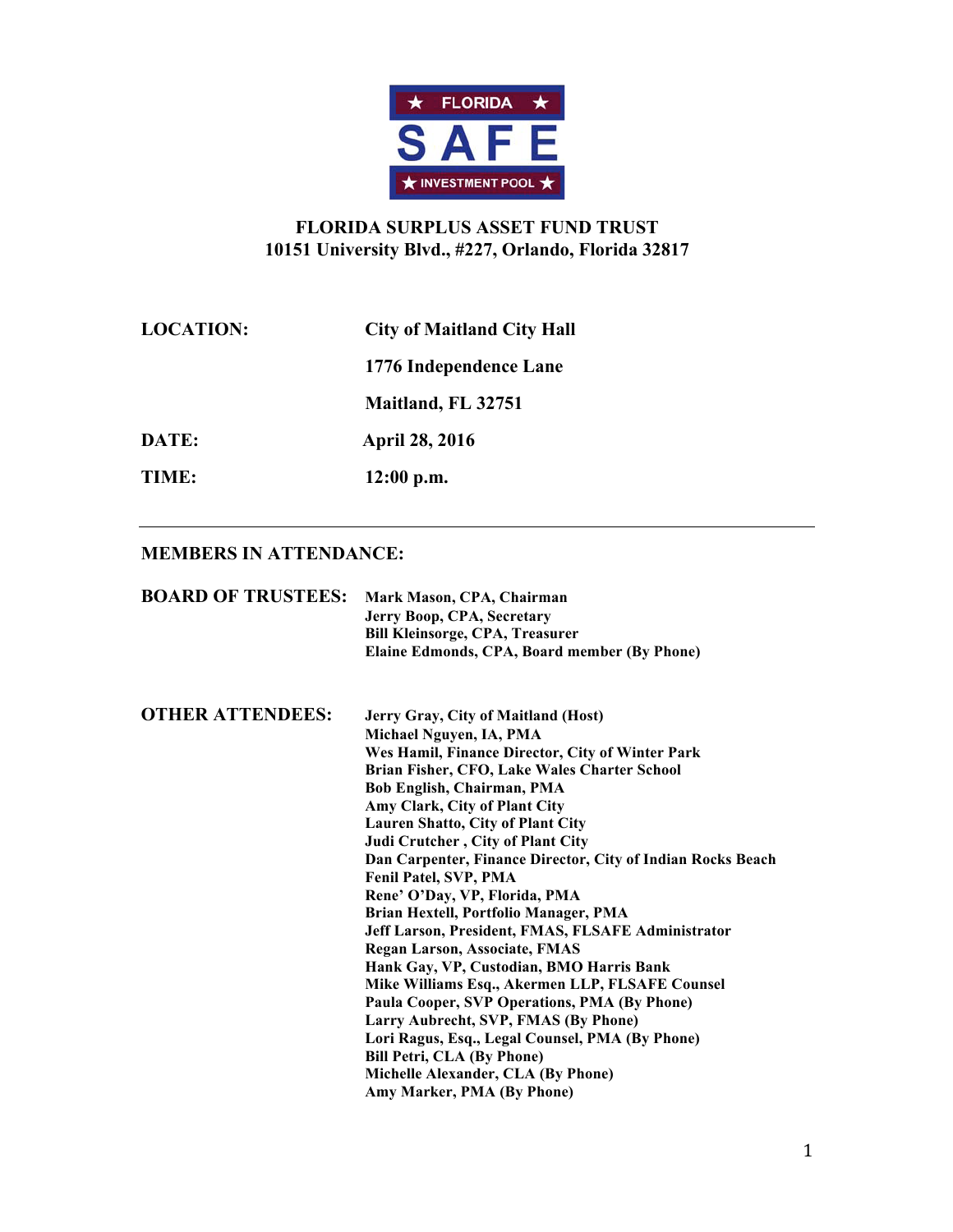## **A. BUSINESS ITEMS**

### **1. Call to Order/ Roll Call**

Mark calls to order the meeting of board of directors for the Florida Surplus Asset Fund Trust for April 28<sup>th</sup>. Jeff calls roll. Physical Quorum and Quorum are met.

### **2. Public Comments**

Mark asks if there are any public comments. No public comments made.

## **3. Approval Prior Board Meeting Minutes**

### **(a) January 28, 2016**

Mark asks for the approval of prior FLSAFE Board Meeting Minutes for January 28, 2016. Jerry makes a motion to approve the minutes from the Board Meeting, Bill seconds. All those in favor, say I, motion carries, 4-0.

### **4. Participant and Guest Introductions**

Mark asks for the participant and guest introductions, both in attendance, and on the phone. Mark starts with Jerry Gray, Finance Director, City of Maitland, host of the event. Jerry introduces himself to the audience. Mark thanks Jerry for hosting the event. Mark continues with introductions.

## **5. FL SAFE Audit Fiscal Year 2015**

Mark introduces Bill Petri and Michelle Alexander from Clifton Larson Allen to speak about the Audit for Fiscal Year 2015 for FL SAFE. Michelle thanks Mark and compliments PMA. Michelle goes over how data was collected for the report and reviewed the processes by CLA. She asks if there are any questions. Mark says there are no questions. Michelle congratulates FL SAFE on the unmodified opinion on the fairness of statements. She goes over highlights of the audit. Michelle asks for questions. Mark asks Jerry Boop if he has any questions. Jerry complements CLA for their hard work on the audit. He thanks Clifton Larson Allen and PMA. Mark asks Bill Kleinsorge if he has any comments. He seconds Jerry Boop's comments. Mark asks Elaine Edmunds if she has any comments. She did not have any. Mark agrees with Jerry Boop's comments and thanks Michelle Alexander and Bill Petri from CLA. Mark asks for a motion to accept the audit. Jerry Boop makes the motion, Bill Kleinsorge seconds. All those in favor, say I, motion carries, 4-0. Mark lets participants and guests know that the audit will be posted to the website.

### **6. Investment Advisor/Operations Manager Update - PMA (a) Economic, Market Update and LGIP Report**

Brian Hextell, Portfolio Manager, reviews the Economic, Market Update and LGIP update in the handout presentation. Brian goes over the portfolio, gross and net yield page, reviewing the increased yields. He provided an update on the diversification of the portfolio, and some comments on the other FL LGIPs fee waivers.

## **(b) Term Series**

Brian talks about the diversification of the fund and the ability to obtain a higher rate. He mentions the 2 predicted rate increases for the market in 2016. He mentions previous and upcoming Term Series with higher rates than any other Money Market fund. Mark thanks Brian Hextell.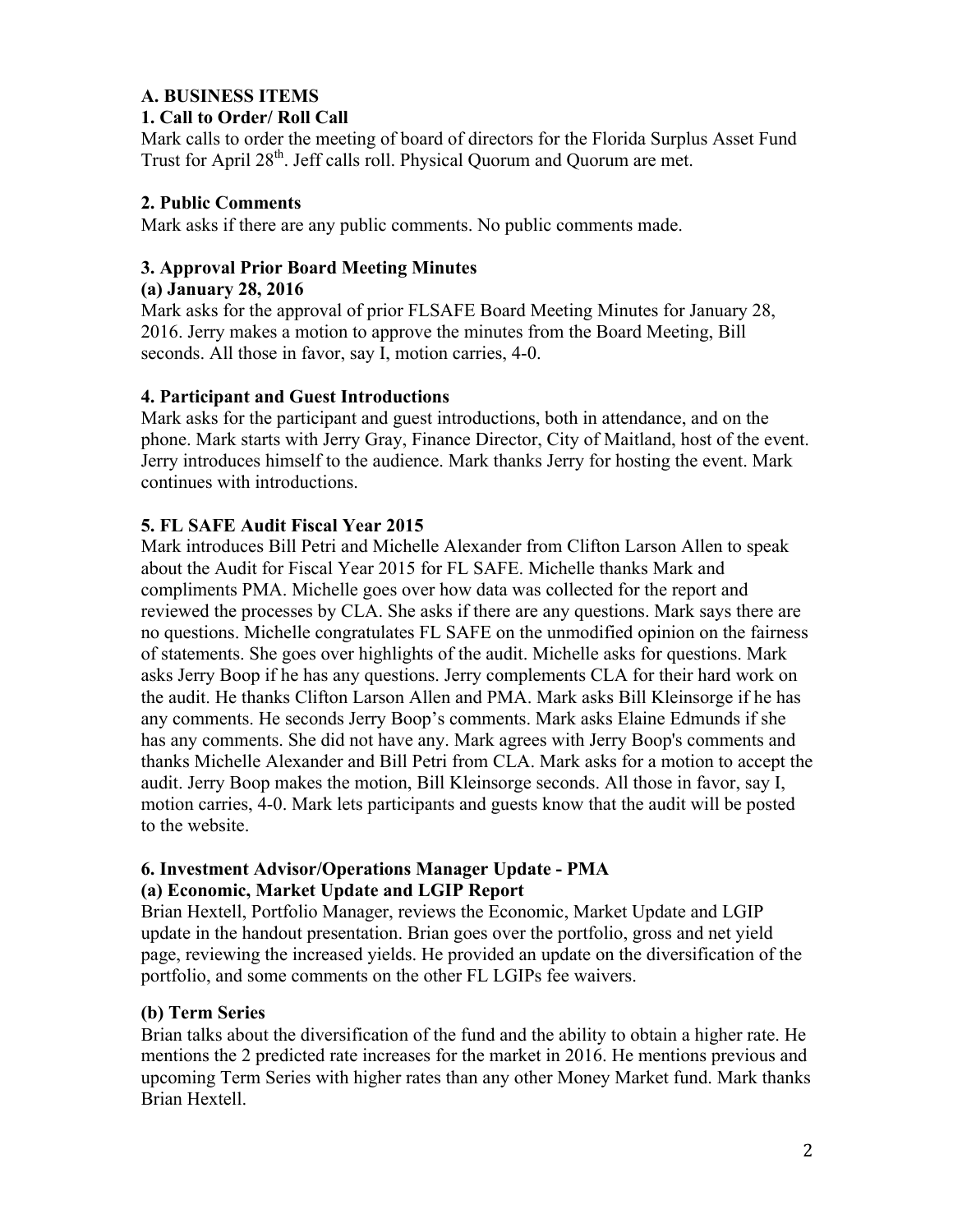### **(c) Operations Managers Report**

Fenil Patel starts with the report and reviews a summary of where the fund stood, the AAA rating and maturities. Reviewing the FIIP balance and the total assets, waiving fees by PMA and FMAS allowing us to pay 40 basis points on the LGIP Fund balances. Also reviews the condensed financial statements of the Fund, along with showing net assets of the Fund listing all the total investment categories. Overview chart of 2012 to current, of another record year. Fenil asks for any questions.

Jeff Larson asks Larry Aubrecht to discuss the Board Policy Insurance renewal. Larry mentions that we should come in under budget for bid for the Insurance premium. Jeff asks for permission from the Board to amend the budget if it is above the allotted amount but not by more than 10%. Jerry Boop makes a motion. Bill Kleinsorge seconds. Mark Mason asks Elaine for any comments. She is ok with the comments made already. All those in favor, say I, motion passes, 4-0. Jeff thanks the Board and Larry. Fenil goes back to update on the Term Series. Fenil asks for the Board to ratify the 2 Term Series in March. Mark asks for a motion. Jerry moves for approval. Bill seconds. All those in favor, say I, motion passes, 4-0.

### **2. Administrator Update – FMAS**

### **(a) Marketing Update**

Jeff talks about his presentation at the Nature Coast FGFOA Chapter and his upcoming presentations at the Hillsborough County FGFOA Chapter on May 5<sup>th</sup> and Ft. Myers on May 6th, Big Bend FGFOA Chapter, Southwest Florida FGFOA Chapter on December 9th, FCCMA Conference, FSFOA Conference and Annual FGFOA All Day Investment Pre Conference in Orlando on June 11<sup>th</sup> and FGFOA Annual Conference Dinner on June  $13^{th}$ .

### **(b) Recommendations – FL SAFE Advisory Council**

Jeff asks for the Board to consider the addition of Jerry Gray, Finance Director, City of Maitland to the Advisory Council. Jeff provides a bio on Mr. Gray and asks if there are any questions. Jerry Boop moves for the addition of Jerry Gray. Bill Kleinsorge seconds. All those in favor, say I, motion passes, 4-0. Mark Mason thanks Jerry.

### **3. FLSAFE Counsel Comments**

Mark asks if there are any comments. No comments are made.

### **4. Participant Comments**

Mark asks if there are any participant comments. No comments are made.

### **5. Board Comments**

Mark asks if there are any Board Member comments. Mark asks Elaine for comments. Elaine apologizes for not attending the meeting in person but feels good about the actions taken and reports provided. Bill Kleinsorge thanks Jeff Larson and PMA for their work in building the Fund. Jerry Boop asks Brian Hextell about the current LGIP Fund rate and comments about the potential rise in the rate. Jerry thanks PMA for their past and future hard work. Jerry thanks Rene and Fenil for coming out to visit him and all of the